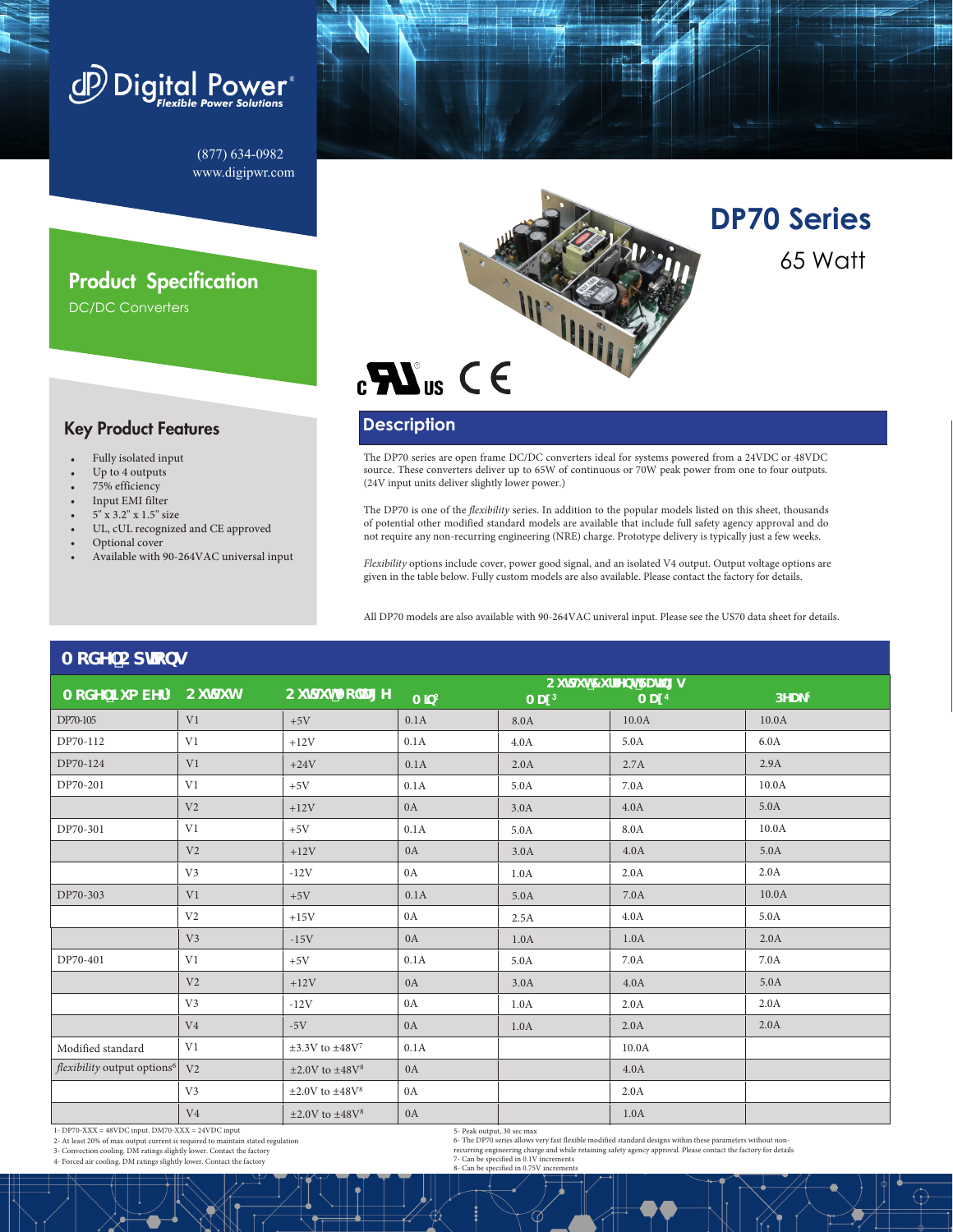

#### Note: Specifications are typical at 25°C unless otherwise stated

| <b>Specifications</b>            |                                                                                                            |  |  |  |  |
|----------------------------------|------------------------------------------------------------------------------------------------------------|--|--|--|--|
| Input                            |                                                                                                            |  |  |  |  |
| Input Voltage Range              | 20-36VDC (24V nominal - DM series); 36-72VDC (48V nominal - DP series)                                     |  |  |  |  |
| <b>Input Surge Current</b>       | 8A, max                                                                                                    |  |  |  |  |
| Efficiency                       | 75% typ at nominal input, full power                                                                       |  |  |  |  |
| Output                           |                                                                                                            |  |  |  |  |
| Output Power                     | 28CFM forced air cooling: 40W (24V input), 65W (48V input)                                                 |  |  |  |  |
|                                  | Peak: 40W (24V input), 70W (48V input)                                                                     |  |  |  |  |
| Line Regulation                  | $\pm 0.2\%$ , V <sub>in</sub> (min) to V <sub>in</sub> (max)                                               |  |  |  |  |
| Load Regulation                  | $\pm 3\%$ (V1, 20% to 100% I <sub>0</sub> ); $\pm 5\%$ (V2-V4, 20% to 100% I <sub>0</sub> )                |  |  |  |  |
| Cross Regulation                 | $\pm 0.5\%$ (V1, 20% to 100% I <sub>0</sub> on V2-V4); $\pm 5\%$ (V2-V4, 50% to 100% I <sub>0</sub> on V1) |  |  |  |  |
| Noise and Ripple                 | 25mV max RMS, 50mV max P-P on V1 with full load; 0.5% max RMS, 1% max P-P on V2-V4 with full load          |  |  |  |  |
| Overshoot                        | 5% max, all outputs                                                                                        |  |  |  |  |
| <b>Transient Response</b>        | for 25% to 75% $I_0$ change, 5% max deviation, with recovery to 1% within 250 $\mu$ S                      |  |  |  |  |
| Hold-Up Time                     | 10mS, nominal input, full output power                                                                     |  |  |  |  |
| Overvoltage Protection Threshold | 130% $V_0$ , all outputs                                                                                   |  |  |  |  |
| Power Foldback Point             | 120% of max rated power                                                                                    |  |  |  |  |

| <b>Environment</b>                           |                                                                                                             |  |  |  |  |  |
|----------------------------------------------|-------------------------------------------------------------------------------------------------------------|--|--|--|--|--|
| Operating Temperature Range (full power)     | $0^{\circ}$ C to 50 $^{\circ}$ C                                                                            |  |  |  |  |  |
| Operating Temperature Range (extended range) | 0°C to 70°C Derate linearly from full power at 50°C to half power at 70°C                                   |  |  |  |  |  |
| Storage Temperature Range                    | -25 $\rm{^{\circ}C}$ to +85 $\rm{^{\circ}C}$                                                                |  |  |  |  |  |
| Relative Humidity                            | 5% to 95%, non-condensing                                                                                   |  |  |  |  |  |
| Vibration                                    | 0.75G peak, 5Hz to 500 Hz. Test three orthogonal axes at 1 octave/min, 5 min dwell at four major resonances |  |  |  |  |  |